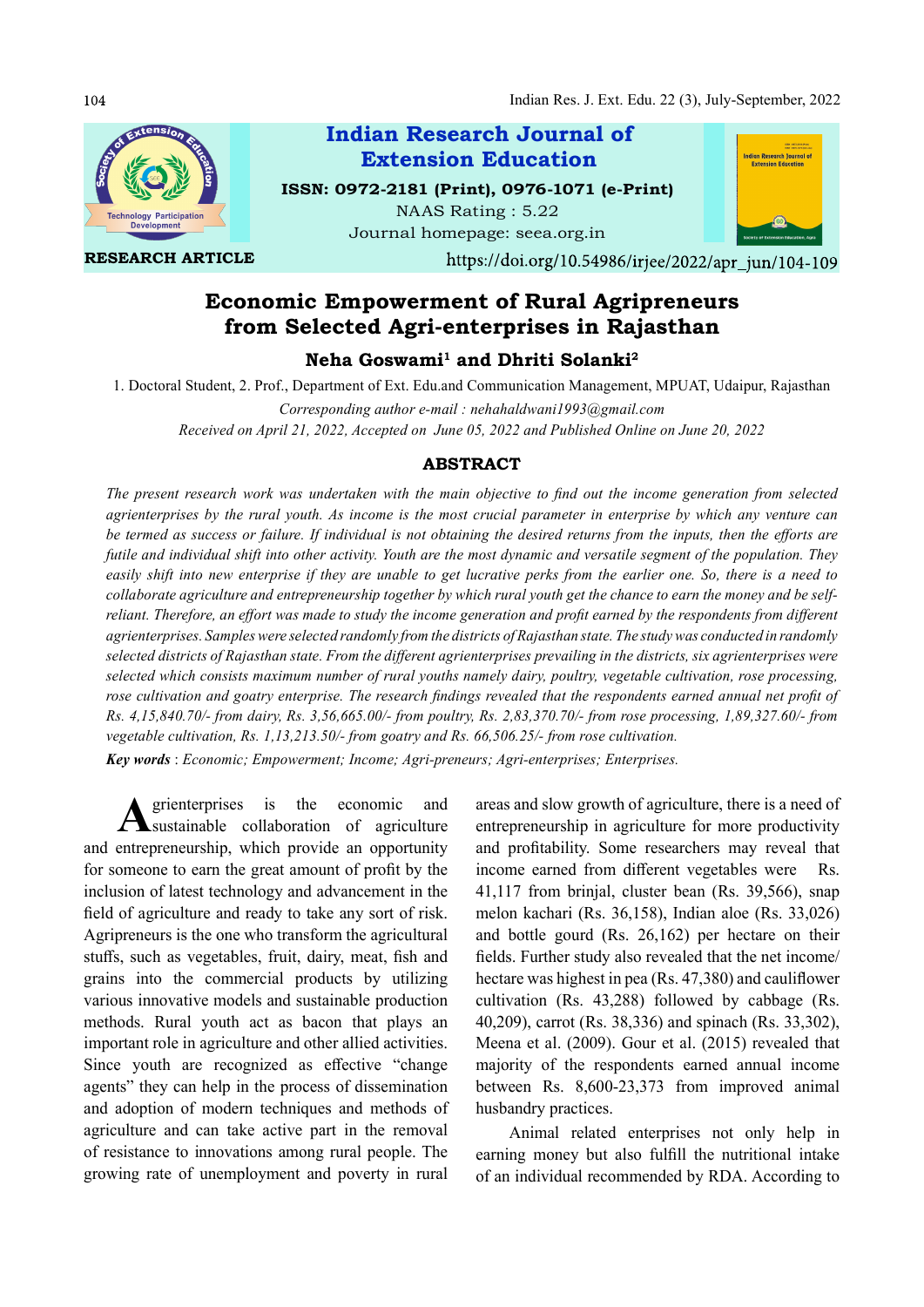Indian Res. J. Ext. Edu. 22 (3), July-September, 2022

FAOSTAT (2020) India stood at the 1st place in dairying across the world. Important subsector of agriculture is livestock sector which plays an important role in the development of economy. Dairy enterprise acts as a boon which not only provides income but also boosts dietary habits of the family and provides employment to a large number of rural poor. The need of today is a sustainable and financially viable dairy farming, which  $\vec{i}$ . will generate income and self-employment through entrepreneurship.

India is the second largest producer of vegetables in the world reported by National Horticulture Board (2015-16). In the last two decades there is a drastic change in the structure and operation of poultry sector. From only backyard activity, poultry sector has been converted into commercialized agro based industry. It is one of the fastest growing segments of the agricultural sector in India with around 8 per cent/annum growth rate. According to Livestock Production Statistics of India (2019), India holds  $6<sup>th</sup>$  position in poultry meat production. This industry is most promising and providing employment to the number of people. Apart from these, poultry meat also provides high quality of protein, minerals and vitamins for body building. Large numbers of people are engaged in poultry enterprise due to quick growth, high feed conversion efficiency, faster return from the investment and high demand of meat.

In modern time rose flowers attain the greater commercial value and their demand increases in the national or international market significantly. Now it has been used for making numerous processed byproducts like rose water, itra, sharbat, gulkand, face pack, rose oil, etc. For the manufacturing of these processed products, rose is a basic raw material. In the Rajasthan state, unique species of rose flower is cultivated by the people residing in Rajsamand district. The name of the species is "Chetri gulaab" which mainly blooms in the month of March-April (Chaitra-Hindu month) is best known for its crimson and pink roses. This variety blooms only once in a year that makes it quite expensive than the regular roses.

The present study was conducted at the Rajasthan state which has highest goat population in India as reported by Livestock Census of Rajasthan (2019). Goat farming is very ancient but with the past few years it is becoming very popular among the entrepreneurs. Goats serve the dual purpose of meat and milk production which has high demand in the market. Due to high

demand in the market, entrepreneurs attract towards this profitable enterprise and earn the good economic returns. Goatry enterprise becomes commercially viable and sustainable enterprise which provides employment, nutritional security and prosperity to millions of the people in the country. The research paper was formulated with the following objectives:

- To find out the income earned by the rural youth from different agrienterprises.
- ii. To find out the significance in the mean income of the selected agrienterprises.

## METHODOLOGY

The study was conducted randomly in selected districts of Rajasthan state. From the different agrienterprises prevailing in the districts, three agrienterprises were selected which consists maximum number of rural youths namely dairy, vegetable cultivation, rose processing, rose cultivation, poultry and goatry enterprise. The sample of 216 rural youth was selected for the investigation to find out the income earned from selected agrienterprises. Interview schedule was used for data collection and F test were used for the analysis of data.

Analysis of Variance (F Test): F Test was used to see the significant difference within beneficiaries of different agrienterprises by using the formula:

$$
F = \frac{A}{B} + \frac{Mean \, sum \, of \, square' between groups'}{Mean \, sum \, of \, square' within \, groups'}
$$

Critical Difference  $(CD)$ : When F-Value was significant it was further tested with CD to see the difference between the selected groups.

$$
SEd = \sqrt{MSE(\frac{1}{n1} + \frac{1}{n2})}
$$

CD= SEd (between groups)  $\times$  t

SEd= standard error of difference between two treatments

n1= sample size of I treatment

n2= sample size of 2 treatment

#### RESULTS AND DISCUSSION

An average herd size consisted of 8 buffaloes having average milk yield of 72.73 lit per day with an average lactation period of 267.92 day (Table 1). The respondents reported that expenditure incurred in dairy enterprise includes cost of feed and fodder, vaccination, artificial insemination, care and maintenance of pregnant mother and new born and proper arrangement of dwelling for the animals with an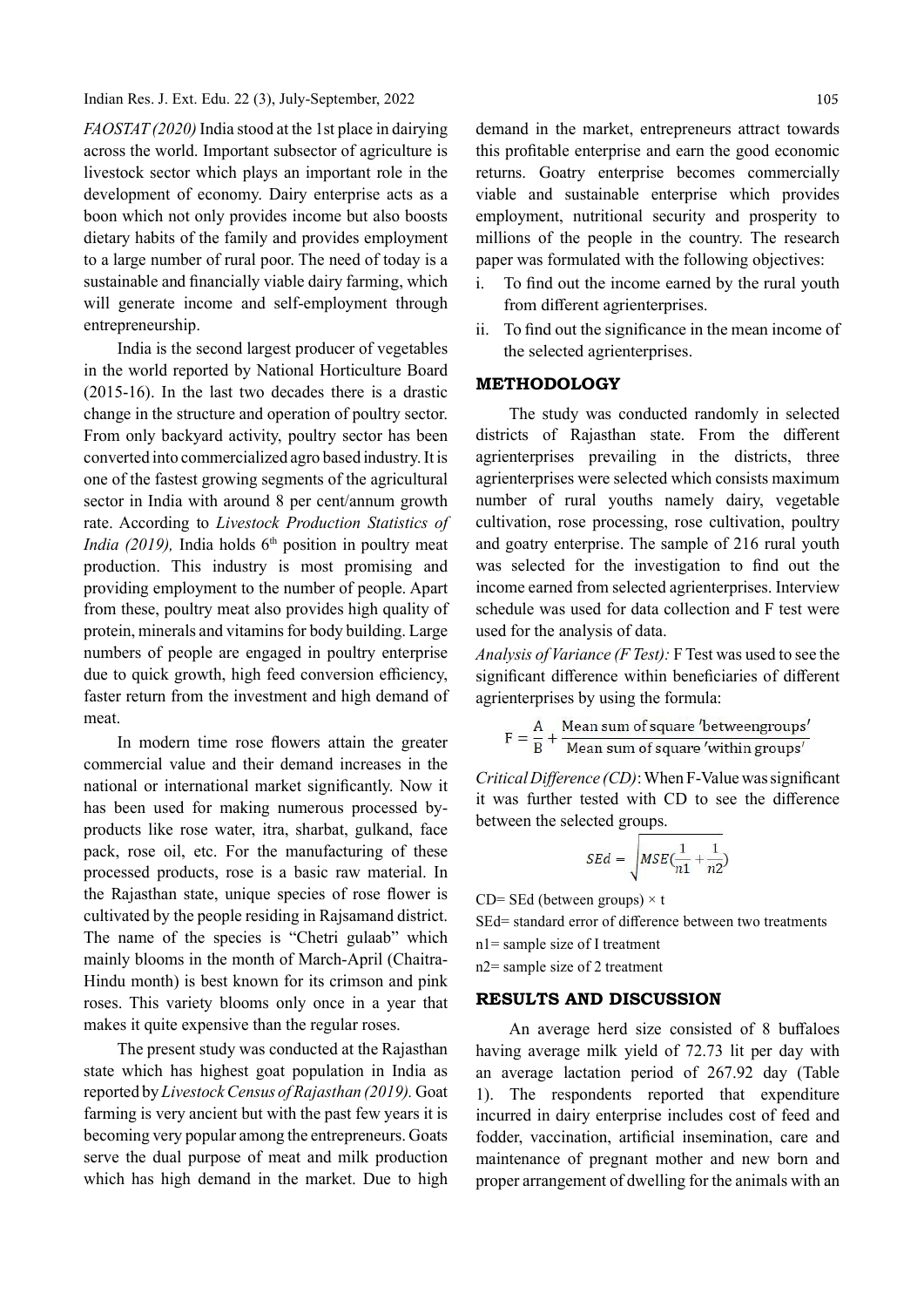average expenditure of Rs. 4,79,809.5/- with average income of Rs. 8,95,650.2/- annually. It can be clearly seen from the table that average net profit earned by the respondents from dairy enterprise was Rs. 4,15,840.7/ annually.

It can be seen from Table 2 that the average number of chicks was 4675 annually. The purchasing cost/chick was Rs. 22/- with the total buying cost of Rs. 1,02,850/- . The net annual expenditure incurred in the poultry enterprise i.e. cost of feed and medicines, insurance of chicks, arrangement of sheds and equipment's including the buying cost was Rs. 2,66,819.61/-. The mortality incidence in poultry enterprise is quite high and the findings of the study revealed that the average mortality of chicks was 222 chicks annually. The reasons for the mortality as reported by the respondents were metabolic disorder which is high in between 2 to 5 weeks of age, inflammation in the heart wall, bird flu, avian influenza and climate change. Regarding the selling of the chickens, the respondents reported that they sold the chickens at Rs. 140/chicken with the annual average income of Rs. 6,23,420/-. Therefore, the annual average net profit earned by the respondents from the poultry enterprise was Rs. 3,56,665/-.

Data in the Table 3 depict that the respondents had an average herd size of 10 doe with an average milk yield of 21.55 lit per day. The average lactation period of goats was 229 days with an average milk production of 4876.65 (lit) annually. During discussion respondents reported that they sold the milk at 25 Rs/ lit in the market. The average annual expenditure incurred in goatry enterprise including cost of feed and fodder, artificial insemination, vaccination, care and maintenance of pregnant mother and newly born baby and arrangement of sheds was Rs. 32,702.75/- with the annual income of Rs. 1,21,916.25/-. It can be clearly seen from the table that by selling the milk of goat respondents earned total net profit of Rs. 89,213.5/annually.

Data in the Table 4 reveal that the average number of kids owned by the respondents was 8. The kids were sold at the age of 3 to 4 months when they achieve 25 to 30 kg of weight. The selling price/kid was Rs. 4000/. Respondents reported the total expenditure in the enterprise was Rs. 8,000/- annually with the net income of Rs. 32,000/- annually. It can be clearly seen from the table that the average net profit earned by the respondents by selling the kids was Rs. 24,000/-. At last, it can be concluded that through goatry enterprise,

Indian Res. J. Ext. Edu. 22 (3), July-September, 2022

| Table 1. Income generation from dairy enterprise<br>$(N=42)$ |              |  |
|--------------------------------------------------------------|--------------|--|
| Average herd size (buffalo)                                  | 8            |  |
| Average milk yield/day (lt)                                  | 72.73        |  |
| Average lactation period (days)                              | 267.92       |  |
| Annual average milk production (lt)                          | 19,309.52    |  |
| Average selling price (Rs/lt)                                | 46.07        |  |
| Annual average income (Rs.)                                  | 8,95,650.2   |  |
| Annual average expenditure (Rs.)                             | 4,79,809.5   |  |
| Annual average net profit (Rs.)                              | 4,15,840.7/- |  |

| Table 2. Income generation from poultry enterprise |              |  |  |
|----------------------------------------------------|--------------|--|--|
| $(N=26)$                                           |              |  |  |
| Average no. of chicks/annum                        | 4,675        |  |  |
| Buying cost/chick Rs.                              | 22.          |  |  |
| Annual buying cost (Rs.)                           | 1,02,850     |  |  |
| Annual average mortality (no. of chicks)           | 222          |  |  |
| No. of chicken sold/annum                          | 4,453        |  |  |
| Selling cost/chicken (Rs.)                         | 140          |  |  |
| Annual average income (Rs.)                        | 6,23,420     |  |  |
| Annual average expenditure (Rs.)                   | 2,66,819.61  |  |  |
| Annual average net profit (Rs.)                    | $3,56,665/-$ |  |  |

Table 3. Income generation from goatry enterprise by selling the milk of doe (N=20)

| Average herd size                    | 10          |
|--------------------------------------|-------------|
| Average milk yield/day (lit)         | 21.55       |
| Annual average lactation (days)      | 226.65      |
| Annual average milk production (lit) | 4876.65     |
| Average selling price (Rs/lt)        | 25          |
| Annual average income (Rs)           | 1,21,916.25 |
| Annual average expenditure (Rs)      | 32,702.75   |
| Annual average net profit (Rs)       | 89,213.5/-  |

Table 4. Income generation from goatry enterprise by selling of the kids (N=20)

| No. of kids (annually)              |              |
|-------------------------------------|--------------|
| Selling cost/kid (Rs)               | 4,000        |
| Annual average income (Rs)          | 32,000       |
| Annual average expenditure (Rs)     | 8,000        |
| Annual average net profit (Rs)      | $24,000/-$   |
| Total profit from goatry enterprise | 1,13,213.5/- |

the total net profit earned by 20 respondents collectively by selling milk and kids was Rs 1,13,213.5/- annually. Based on the findings it can be concluded that dairy enterprise stood at I rank having the highest net profit of Rs. 4,15,840.70/-, followed by poultry of Rs. 3,56,665.00/- and goatry of Rs. 1,13,213.50/- annually. Findings are in the line with the Dave (2019) that respondents earned good amount of income from the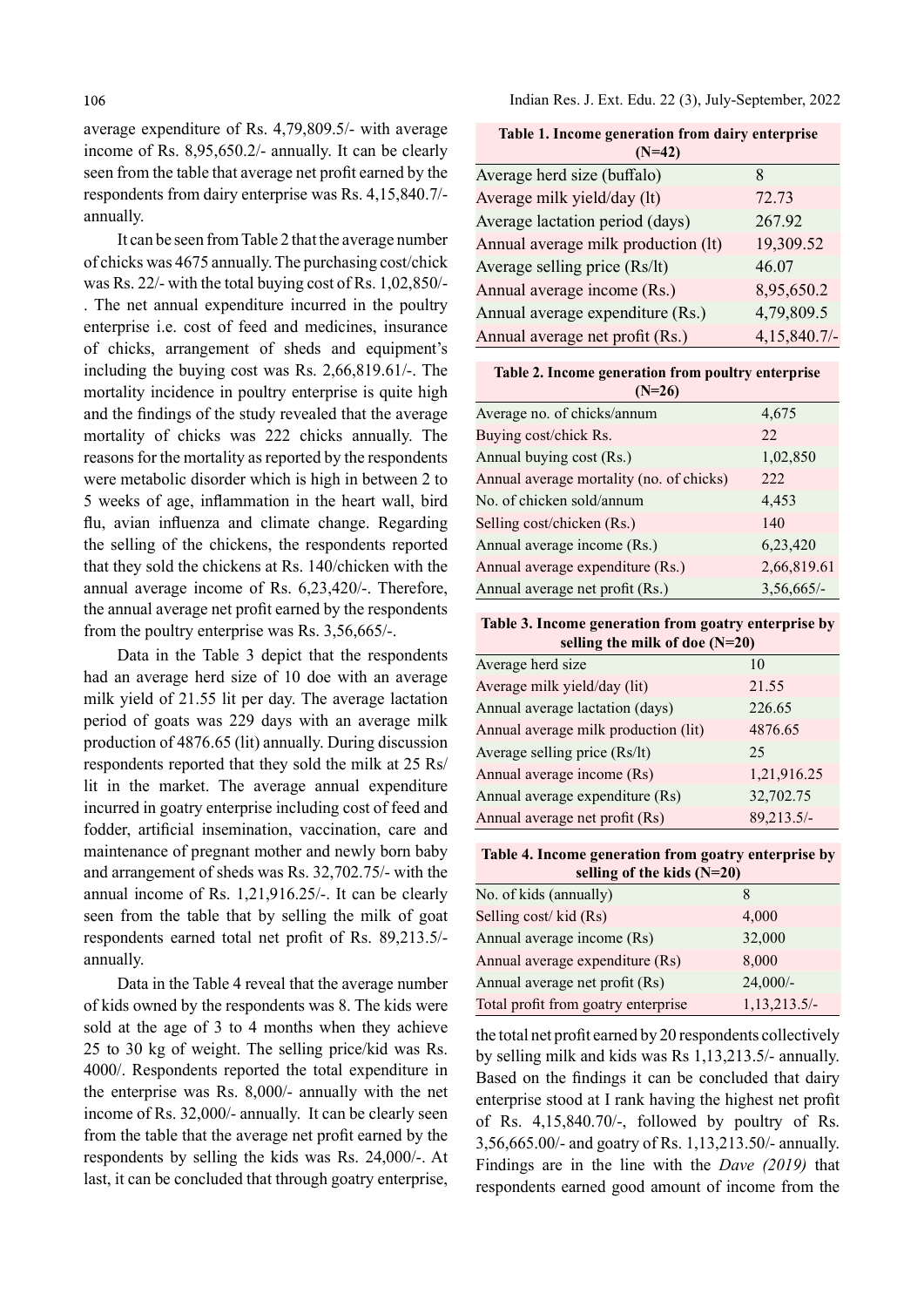Indian Res. J. Ext. Edu. 22 (3), July-September, 2022

agro-based enterprises. Respondents earned annual income from goatry was Rs. 3,11,233/- and by poultry production Rs. 7,52,200/-.

Vegetable cultivation : The vegetable cultivation as an enterprise was taken up by 38 respondents (Table 5). The major vegetables grown were tomato, potato, chili and cabbage. However, respondents were growing vegetables in combinations as tomato+chili+cabbage+potato by 11 respondents; followed tomato+chili by 7 respondents; cabbage+potato by 5; tomato+cabbage+chili by 3; cabbage+potato+chili by 3; cabbage+potato+tomato by 2; tomato+cabbage+potato by 2; tomato by 2; tomato+potato by 1 and only potato by 1 respondent.

Data in the Table 5 show that the respondents had

Table 5. Income generation from vegetable cultivation enterprise (N=38)

| Average land (acres)             | 2.53          |
|----------------------------------|---------------|
| Annual average production (kg)   | 27,052.63     |
| Annual average income (Rs.)      | 2,60,710.52   |
| Annual average expenditure (Rs.) | 71,382.89     |
| Annual average net profit (Rs.)  | 1,89,327.63/- |

an average land holding of 2.53 acres. The average production of the vegetables was 27,052.63 kg annually. The annual expenditure incurred on vegetable cultivation like cost of seed, seed treatment, land preparation, ploughing cost, transplantation cost, cost of fertilizers and manures, labour cost, machinery cost, transportation cost and miscellaneous charges was Rs. 71,382.89/- with annual income of Rs. 2,60,710.52/-. Hence, from the table it can be concluded that average

Table 6. Income generation from rose cultivation enterprise (N=40)

| Average land holding (acres)    | 1.606       |
|---------------------------------|-------------|
| Annual average production (kg)  | 2045.625    |
| Selling cost of flower/kg (Rs)  | 90          |
| Annual average income (Rs)      | 1,84,106.25 |
| Annual average expenditure (Rs) | 1,17,600    |
| Annual average net profit (Rs)  | 66,506.25/- |

net profit earned by the vegetable growers was Rs. 1,89,327.63/- annually.

Rose cultivation : It can be seen in Table 6 that 40 rural youth opted rose cultivation as an enterprise with an average land holding of 1.606 acres. The average production of rose was 2,045.625 kg annually which was sold by the respondents in the form of cut loose roses at Rs. 90/kg. The annual expenditure incurred in rose cultivation i.e. land preparation, cost of rose plantlets, irrigation, fertilizers, mulching, pruning of roses and cost of labour was Rs. 1,17,600/- with annual income of Rs. 1,84,106.25/-. It can be concluded from the table that the average net profit earned by the respondents from rose cultivation enterprise was Rs. 66,506.25/-.

Rose processing : Data in Table 7 reveal that respondents prepared bottles of itra in two sizes i.e. 10 gm and 5 gm. The annual average production of itra was 110 bottles of 10 gm with the selling price of Rs. 300/bottle and 120 bottles of 5 gm at the rate of Rs. 150/bottle.

The average expenditure incurred in its preparation was Rs. 20,905/- annually with the net

| Table $\ell$ , income generation from rose processing enterprise $(15-30)$ |                                           |                                                            |                                  |                      |                                       |                                  |
|----------------------------------------------------------------------------|-------------------------------------------|------------------------------------------------------------|----------------------------------|----------------------|---------------------------------------|----------------------------------|
| Products                                                                   | Average quantity<br>produced<br>(Bottles) | Average selling<br>price of the<br>products<br>(Rs/bottle) | Average<br><i>n</i> come<br>(Rs) | Total income<br>(Rs) | Annual average<br>expenditure<br>(Rs) | Annual<br>average profit<br>(Rs) |
|                                                                            | $110(10 \text{ gm})$                      | 300                                                        | 33,300                           | 51,000               | 20,905                                | 30,095                           |
| Itra                                                                       | $120(5 \text{ gm})$                       | 150                                                        | 18,000                           |                      |                                       |                                  |
| Sharbat                                                                    | 404 (750 ml)                              | 190                                                        | 76,760                           | 76,760               | 34,370                                | 42,390                           |
|                                                                            | $254(1 \text{ lit})$                      | 300                                                        | 76,200                           |                      |                                       |                                  |
|                                                                            | 274 (750 ml)                              | 250                                                        | 68,500                           |                      |                                       |                                  |
| Rose water                                                                 | 366 (500 ml)                              | 180                                                        | 65,880                           | 2,46,900             | 93.716                                | 1,53,184                         |
|                                                                            | 454 (200 ml)                              | 80                                                         | 36,320                           |                      |                                       |                                  |
| Gulkand                                                                    | $199(1 \text{ kg})$                       | 320                                                        | 63,680                           |                      | 45,691                                | 59,269                           |
|                                                                            | 258 (500 gm)                              | 160                                                        | 41,280                           | 1,04,960             |                                       |                                  |
| Total                                                                      |                                           |                                                            |                                  | 4,79,620             | 1,94,682                              | $2,84,938/-$                     |

| Table 7. Income generation from rose processing enterprise $(N=50)$ |  |
|---------------------------------------------------------------------|--|
|                                                                     |  |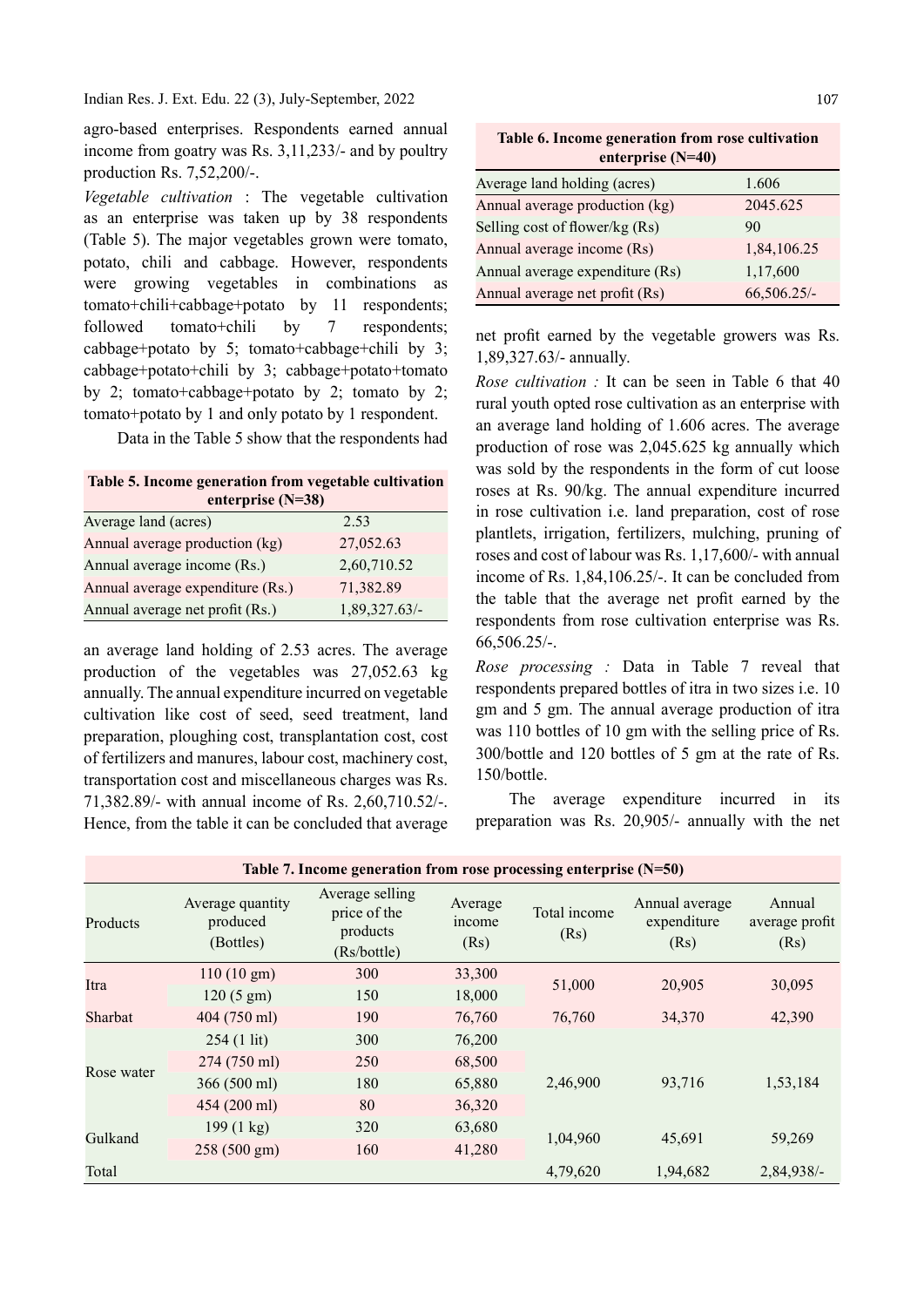| Table 8. ANOVA for mean income from different enterprises |     |                   |                  |          |  |
|-----------------------------------------------------------|-----|-------------------|------------------|----------|--|
| Source of variation                                       | DF  | SS                | <b>MSS</b>       |          |  |
| Between the enterprises (treatment)                       |     | 16067106011984.10 | 3213421202396.82 |          |  |
| Within the enterprises (Error)                            | 210 | 17047671011681.70 | 81179385769.91   | $39.58*$ |  |
| Total                                                     | 215 | 33114777023665.80 |                  |          |  |
| $\cdots$<br>$\cdot$ $\sim$                                |     |                   |                  |          |  |

Table 8. ANOVA for mean income from different enterprises

\*Significant at 5% level of significance

profit of Rs. 30,095/- on annual basis. Regarding rose sharbat, the annual average production of 404 bottles was 750 ml with a selling price of Rs 190/bottle. The annual expenditure incurred in sharbat making was Rs. 34,370/- with net profit of Rs. 42,390/- annually. Rose water prepared in bottles of four sizes i.e. 1 lit, 750 ml, 500 ml and 200 ml. The respondents reported that the time required for making 20 lit of rose water is around 8 hours and the method for processing the rose water is known as "Aasawan method". The average annual production of rose water was 254 bottles of 1 lit with the selling price of Rs 300/bottle, followed by 274 bottles of 750 ml having selling cost of Rs 250/bottle, 366 bottles of 500 ml sold at Rs. 180/bottle and 454 bottles of 200 ml which were sold at Rs. 80/bottle. The average expenditure required in the enterprise was Rs. 93,716/- annually with the net profit of Rs.  $1,53,184/$ annually.

In case of Gulkand which is commonly used as a mouth freshener prepared in 1 kg bottle with the selling price of Rs. 320/- and 500 gm bottle at Rs.

160/-. The average annual production of gulkand was 199 bottles of 1 kg and 258 bottles of 500 gm. The expenditure incurred in gulkand making enterprise was Rs.  $45,691/$ - with a net profit of Rs.  $59,269/$ - annually. From the table it can be concluded that 50 respondents who were engaged in rose processing enterprise earned the net profit of Rs. 2,84,938/- annually from all the four products i.e. itra, sharbat, rose water and gulkand. Further an in-depth analysis of the data was done to see the significance of difference in the mean income of the agrienterprises by computing F value. It can be clearly seen from Table 8 that there exists a significant difference between the mean incomes of the different enterprises as the F calculated was greater than the F tabulated at 5% level of significance.

From the findings of Table 9, it can be seen that the F value was found significant at  $5\%$  level of significance. Therefore, an effort was made to find out the critical difference (CD) values. Data in Table 9 reflect the comparison of mean income of different enterprises. When the mean income of

| Table 9. Significance of difference in the mean income of selected agrienterprises |          |               |                        |  |  |
|------------------------------------------------------------------------------------|----------|---------------|------------------------|--|--|
| Combinations of the enterprises                                                    | $SE_{d}$ | $CD (P=0.05)$ | Mean difference        |  |  |
| Dairy and Vegetable Cultivation                                                    | 63789.82 | 105891.11     | 634939.7*              |  |  |
| Dairy and Rose Cultivation                                                         | 62947.01 | 104492.05     | 711544.0*              |  |  |
| Dairy and Rose Processing                                                          | 59635.81 | 98995.45      | 610279.5*              |  |  |
| Dairy and Poultry                                                                  | 71099.41 | 118025.02     | 272165.6*              |  |  |
| Dairy and Goatry                                                                   | 77406.79 | 128495.27     | 741734.0*              |  |  |
| Vegetable Cultivation and Rose Cultivation                                         | 64542.88 | 107141.19     | 76604.27 <sup>NS</sup> |  |  |
| Vegetable Cultivation and Rose Processing                                          | 61317.92 | 101787.74     | 24660.1 <sup>NS</sup>  |  |  |
| Vegetable Cultivation and Poultry                                                  | 72516.09 | 120376.71     | 362774.0*              |  |  |
| Vegetable Cultivation and Goatry                                                   | 78710.03 | 130658.65     | 106794.3NS             |  |  |
| Rose Cultivation and Rose Processing                                               | 60440.65 | 100331.48     | 101264.0*              |  |  |
| Rose Cultivation and Poultry                                                       | 71775.82 | 119147.86     | 439378.0*              |  |  |
| Rose Cultivation and Goatry                                                        | 78028.54 | 129527.38     | 30190.0 <sup>NS</sup>  |  |  |
| Rose Processing and Poultry                                                        | 68890.28 | 114357.87     | 338114.0*              |  |  |
| Rose Processing and Goatry                                                         | 75382.73 | 125135.34     | 131454.4*              |  |  |
| Poultry and Goatry                                                                 | 84742.27 | 140672.17     | 469568.4*              |  |  |

 $SE_d$  = Standard error of difference between two treatment means; CD= Critical difference;

 $*$ = Significant 5% level of significance, NS= Non-significant